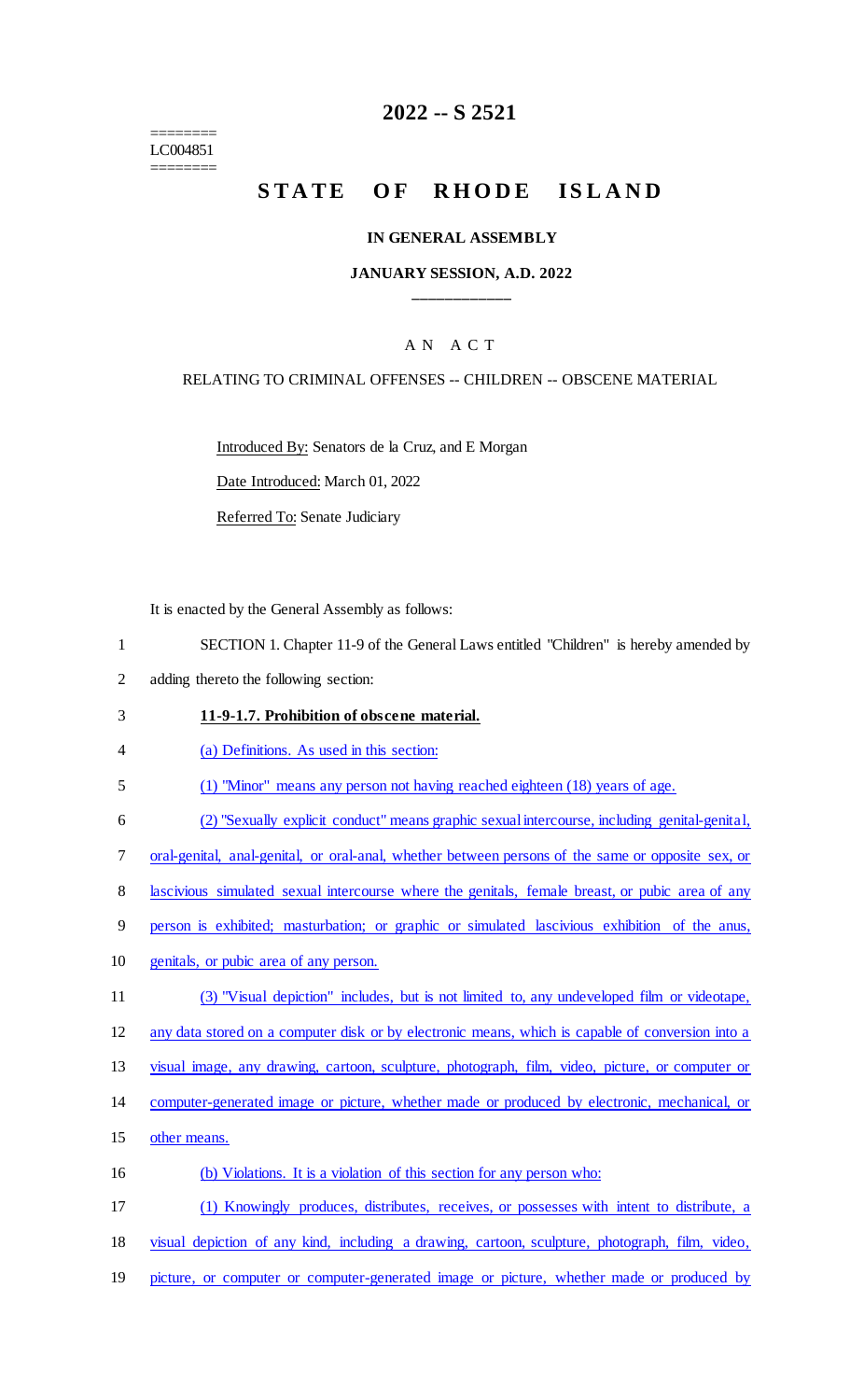| $\mathbf{1}$             | electronic, mechanical, or other means, that depicts a minor engaging in sexually explicit conduct         |
|--------------------------|------------------------------------------------------------------------------------------------------------|
| $\mathbf{2}$             | and is obscene and lacks serious literary, artistic, political, or scientific value; or attempts or        |
| 3                        | conspires to do so;                                                                                        |
| $\overline{\mathcal{A}}$ | (2) Knowingly possesses a visual depiction of any kind, including a drawing, cartoon,                      |
| 5                        | sculpture, photograph, film, video, picture, or computer or computer-generated image or picture,           |
| 6                        | whether made or produced by electronic, mechanical, or other means that depicts a minor engaging           |
| 7                        | in sexually explicit conduct and is obscene and lacks serious literary, artistic, political, or scientific |
| $8\,$                    | value; or                                                                                                  |
| 9                        | (3) Knowingly makes available to or distributes to a minor, any obscene, lewd, lascivious,                 |
| 10                       | or sexually explicit conduct book, pamphlet, picture, film, paper, letter, writing, print, drawing,        |
| 11                       | figure, image or other cartoon, sculpture, photograph, video or computer or computer-generated             |
| 12                       | image or picture, whether made or produced by electronic, mechanical, or other means and lacks             |
| 13                       | serious literary, artistic, political, or scientific value.                                                |
| 14                       | (c) Affirmative defenses.                                                                                  |
| 15                       | It shall be an affirmative defense to a charge of violating subsection $(a)(2)$ of this section            |
| 16                       | that the defendant:                                                                                        |
| 17                       | (1) Possessed less than three (3) such visual depictions; and                                              |
| 18                       | (2) Promptly and in good faith and without retaining or allowing any person, other than a                  |
| 19                       | law enforcement agency, to access any image or copy of it:                                                 |
| 20                       | (i) Took reasonable steps to destroy each such visual depiction; or                                        |
| 21                       | (ii) Reported the matter to a law enforcement agency and afforded that agency access to                    |
| 22                       | each such visual depiction.                                                                                |
| 23                       | (d) Penalties.                                                                                             |
| 24                       | (1) Whoever violates or attempts or conspires to violate subsection $(b)(1)$ of this section               |
| 25                       | shall be subject to a fine of not more than five thousand dollars (\$5,000), or imprisoned for not         |
| 26                       | more than fifteen (15) years, or both.                                                                     |
| 27                       | (2) Whoever violates or attempts or conspires to violate subsection $(b)(2)$ of this section               |
| 28                       | shall be subject to a fine of not more than five thousand dollars (\$5,000), or imprisoned for not         |
| 29                       | more than five (5) years, or both.                                                                         |
| 30                       | (3) Whoever violates or attempts or conspires to violate subsection (b)(3) of this section                 |
| 31                       | shall be subject to a fine of not more than one thousand dollars (\$1,000), or imprisoned for not          |
| 32                       | more than two $(2)$ years, or both.                                                                        |
| 33                       | (4) It is not a required element of any offense under this section that the minor depicted                 |
| 34                       | actually exists.                                                                                           |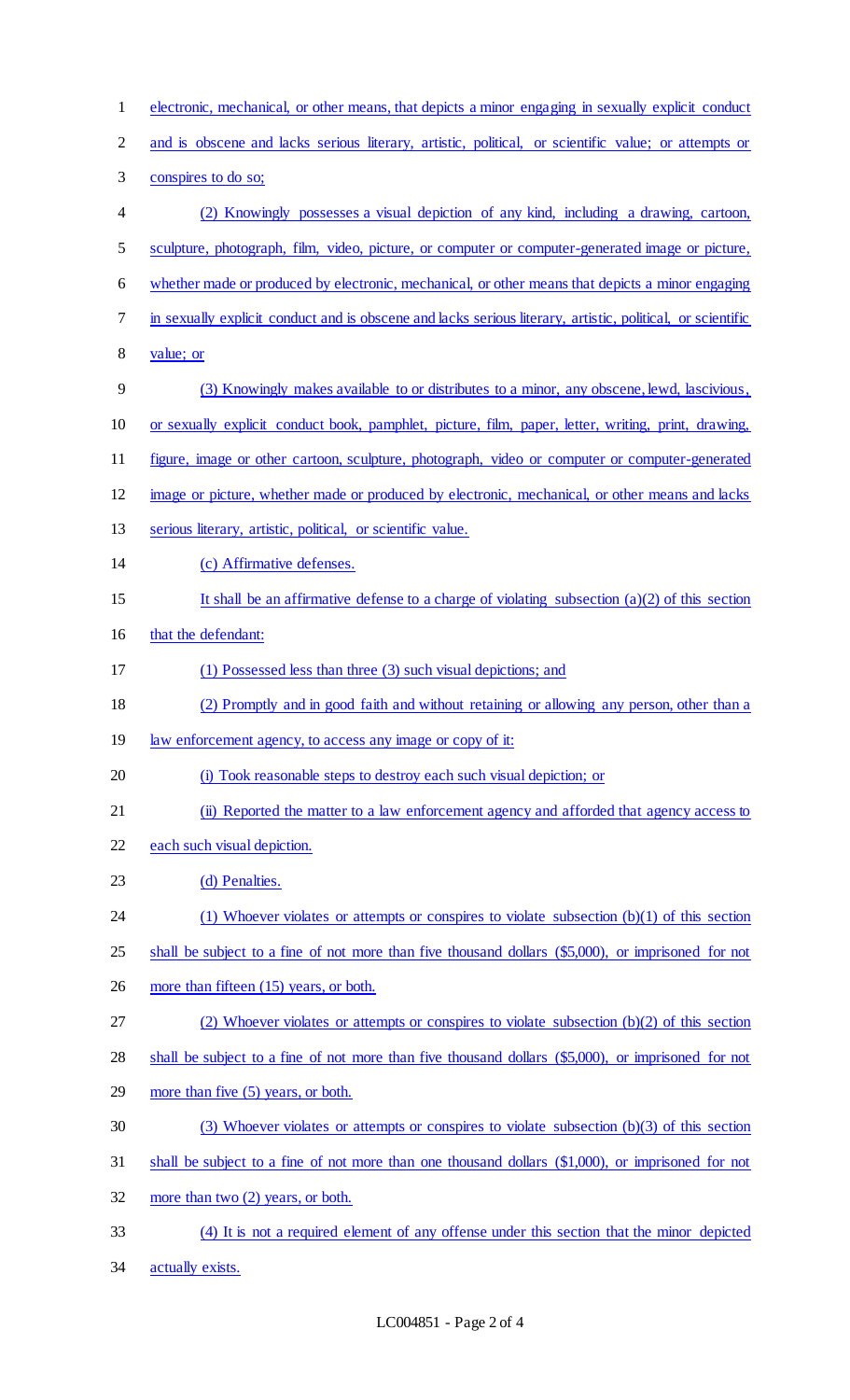- 1 (e) Severability. If any provision or provisions of this section, or the application of this
- 2 section to any person or circumstance is held invalid by a court of competent authority, that
- 3 invalidity does not affect other provisions or applications of this section which can be given effect
- 4 without that invalid provision or provisions or application of the provision or provisions, and to
- 5 this end the provisions of this section are declared to be separable and severable.
- 6 SECTION 2. This act shall take effect upon passage.

======== LC004851 ========